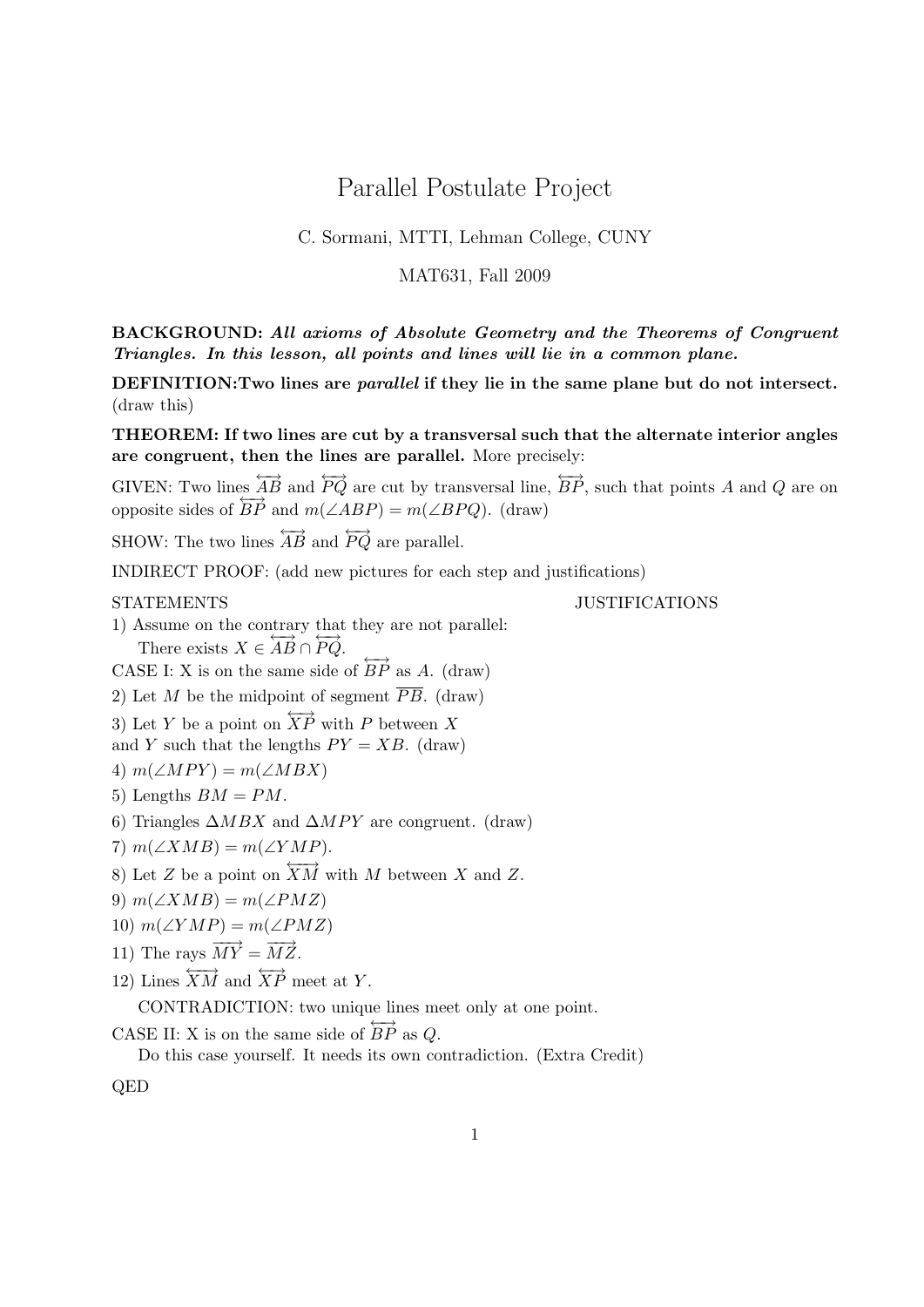# EUCLIDEAN PARALLEL POSTULATE: Given a line  $\overset{\longleftrightarrow}{AB}$  and a point  $P\notin \overset{\longleftrightarrow}{AB},$ then there is a unique line  $\overleftrightarrow{PQ}$  parallel to  $\overleftrightarrow{AB}$ . (draw)

THEOREM: If two parallel lines are cut by a transversal, the alternate interior angles are congruent. More precisely:

GIVEN: Two parallel lines  $\overleftrightarrow{AB}$  and  $\overleftrightarrow{PQ}$  are cut by transversal line,  $\overleftrightarrow{BP}$ , such that points A and Q are on opposite sides of  $\overrightarrow{BP}$ . (draw)

SHOW:  $m(\angle ABP) = m(\angle BPQ)$ . (draw in red on given picture)

## INDIRECT PROOF:

1) Assume on the contrary that  $m(\angle ABP) \neq m(\angle BPQ)$ .

### STATEMENTS JUSTIFICATIONS

- 2) Without loss of generality we may assume  $m(\angle ABP) > m(\angle BPQ)$ . (draw)
- 3) There is a point Z in the interior of ∠ABP such that  $m(\angle ZBP) = m(\angle BPQ)$ . (draw)
- 4)  $\overleftrightarrow{ZB}$  and  $\overleftrightarrow{PQ}$  are parallel.
- 5)  $\overleftrightarrow{ZB} = \overleftrightarrow{AB}$
- 6)  $m(\angle ABP) = m(\angle BPQ)$ . CONTRADICTION: Steps 6 and 2.

# QED

# THEOREM: The sum of the measures of the interior angles of a triangle is  $180^\circ$ .

PAPER AND SCISSORS: Make a small triangle and cut out three copies of the triangle. Label corresponding angles A, B and C on all three copies. Line up angles A, B and C at a common point and they appear to add up to  $180°$  because it looks like a straight line. Tape the triangles below:

We will use this idea to prove the theorem. It is essential to prove that the three angles do indeed form a straight line. We will prove the theorem imitating this construction first and then give a quick proof which must be taught in a high school geometry class.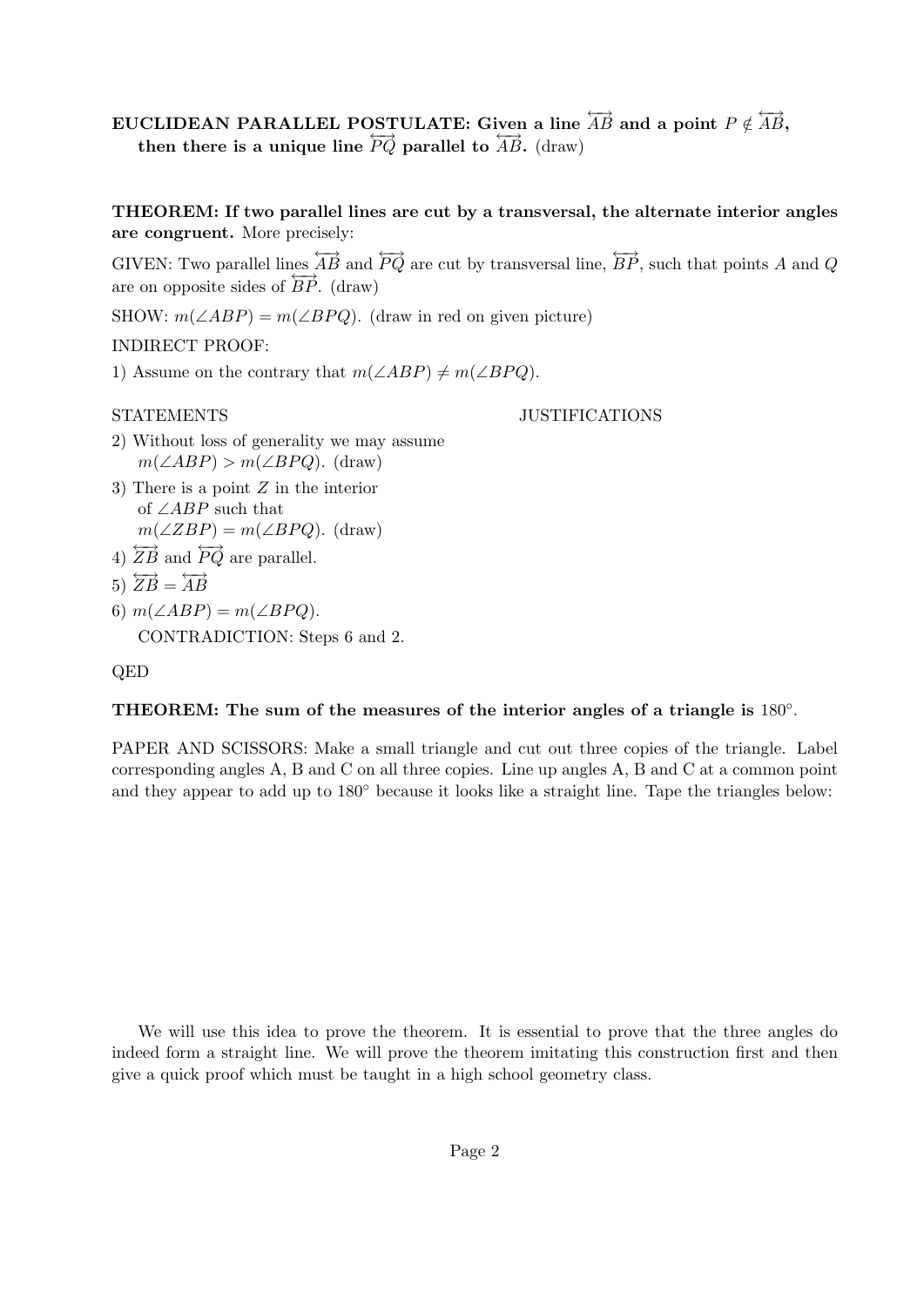GIVEN: Triangle  $\triangle ABC$ .

SHOW:  $m(\angle ABC) + m(\angle BCA) + m(\angle CAB) = 180^{\circ}$ .

#### PROOF IMITATING THREE TRIANGLE CONSTRUCTION:

Fill in the missing justifications and draw pictures for each step.

- 1) Let  $C'$  be the point such that  $m(\angle C'AB) = m(\angle CBA)$ and length  $C'A = CB$ . (draw)
- 2)  $\Delta C'AB$  and  $\Delta CBA$  are congruent. (draw)
- 3) Let  $B'$  be the point such that  $3)$  Protractor Postulate and  $m(\angle CAB') = m(\angle ACB)$ and length  $B'A = CB$ . (draw)

#### STATEMENTS JUSTIFICATIONS

1) Protractor Postulate and Segment Construction Theorem.

Segment Construction Theorem.

- 4)  $\Delta CAB'$  and  $\Delta ACB$  are congruent. (draw)
- 5)  $\overleftrightarrow{AC'}$  is parallel to  $\overleftrightarrow{BC}$ .
- 6)  $\overleftrightarrow{AB}$ <sup>i</sup> is parallel to  $\overleftrightarrow{BC}$ .

$$
7) \overleftrightarrow{AB'} = \overleftrightarrow{AC'}.
$$

8) B' A and C' are colinear.

9)  $m(\angle C'AB) + m(\angle CAB') + m(\angle CAB) = 180^\circ$ . (draw) 10)  $m(\angle ABC) + m(\angle BCA) + m(\angle CAB) = 180^\circ$ . (draw)

# QED

The above is a long proof and you will notice we never really needed to show the triangles were congruent. The important steps involved the parallel lines. So why bother with triangles at all? See below for an elegant short proof perfect for high school:

#### ELEGANT PROOF:

Fill in the missing justifications and draw pictures for each step.

#### STATEMENTS JUSTIFICATIONS

- 1) There is a unique line,  $L$ , through A parallel to line  $\overrightarrow{BC}$ . (draw)
- 2) Let  $P$  and  $Q$  be points on  $L$  2) Ruler and Half Plane such that  $P$  and  $C$  are on opposite sides Axioms of  $\overrightarrow{AB}$  and  $\overrightarrow{Q}$  and  $\overrightarrow{B}$ are on opposite sides of  $\overrightarrow{AC}$ . (draw)

- 3)  $m(\angle PAB) = m(\angle ABC)$  (draw)
- 4)  $m(\angle QAC) = m(\angle BCA)$  (draw)
- 5)  $m(\angle PAB) + m(\angle QAC) + m(\angle CAB) = 180^\circ$ . (draw)
- 6)  $m(\angle ABC) + m(\angle BCA) + m(\angle CAB) = 180^\circ$ . (draw) QED